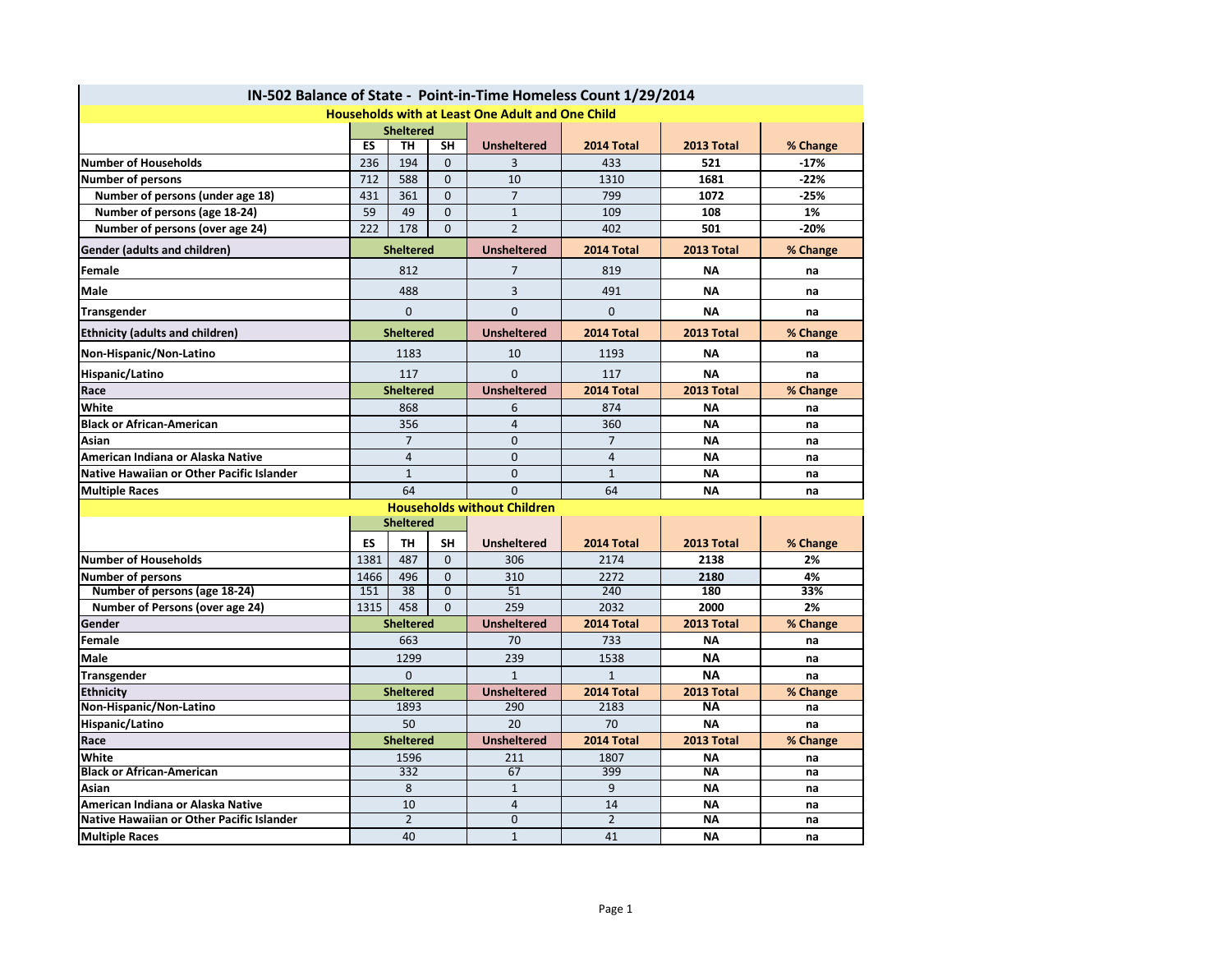| Households with Only Children (under age 18) |                                     |                  |                    |                    |                                                                           |                         |          |  |  |
|----------------------------------------------|-------------------------------------|------------------|--------------------|--------------------|---------------------------------------------------------------------------|-------------------------|----------|--|--|
|                                              | <b>Sheltered</b>                    |                  |                    |                    |                                                                           |                         |          |  |  |
|                                              | <b>ES</b>                           | <b>TH</b>        | <b>SH</b>          | <b>Unsheltered</b> | 2014 Total                                                                | 2013 Total              | % Change |  |  |
| Number of Households                         | 5                                   | $\overline{2}$   | $\Omega$           | $\Omega$           |                                                                           | 15                      | -53%     |  |  |
| Number of one child households               | 5                                   | $\overline{2}$   | $\Omega$           | $\Omega$           | $\overline{7}$                                                            | 13                      | $-46%$   |  |  |
| Number of multi-child households             | $\Omega$                            | 0                | $\Omega$           | $\overline{0}$     | $\Omega$                                                                  | $\overline{\mathbf{c}}$ | $-100%$  |  |  |
| Number of children in multi child households | $\Omega$                            | $\Omega$         | $\Omega$           | $\Omega$           | $\Omega$                                                                  | 4                       | $-100%$  |  |  |
| <b>Gender (adults and children)</b>          | <b>Sheltered</b>                    |                  |                    | <b>Unsheltered</b> | 2014 Total                                                                | 2013 Total              | % Change |  |  |
| Female                                       | 4                                   |                  |                    | 0                  | 4                                                                         | <b>NA</b>               | na       |  |  |
| <b>Male</b>                                  | 3                                   |                  |                    | $\overline{0}$     | 3                                                                         | <b>NA</b>               | na       |  |  |
| <b>Transgender</b>                           | $\overline{0}$                      |                  |                    | $\Omega$           | $\overline{0}$                                                            | <b>NA</b>               | na       |  |  |
| <b>Ethnicity (adults and children)</b>       | <b>Sheltered</b>                    |                  |                    | <b>Unsheltered</b> | 2014 Total                                                                | 2013 Total              | % Change |  |  |
| Non-Hispanic/Non-Latino                      | 6                                   |                  |                    | 0                  | 6                                                                         | <b>NA</b>               | na       |  |  |
| Hispanic/Latino                              | 1                                   |                  |                    | $\Omega$           | $\mathbf{1}$                                                              | <b>NA</b>               | na       |  |  |
| Race                                         |                                     | <b>Sheltered</b> |                    | <b>Unsheltered</b> | 2014 Total                                                                | <b>2013 Total</b>       | % Change |  |  |
| <b>White</b>                                 |                                     | 5                |                    | 0                  | 5                                                                         | <b>NA</b>               | na       |  |  |
| <b>Black or African-American</b>             |                                     | $\overline{2}$   |                    | $\Omega$           | $\overline{2}$                                                            | <b>NA</b>               | na       |  |  |
| <b>Asian</b>                                 |                                     | $\overline{0}$   |                    | $\overline{0}$     | $\Omega$                                                                  | <b>NA</b>               | na       |  |  |
| American Indiana or Alaska Native            |                                     | $\mathbf 0$      |                    | $\overline{0}$     | $\Omega$                                                                  | <b>NA</b>               | na       |  |  |
| Native Hawaiian or Other Pacific Islander    |                                     | $\overline{0}$   |                    | 0                  | $\overline{0}$                                                            | <b>NA</b>               | na       |  |  |
| <b>Multiple Races</b>                        | $\overline{0}$                      |                  |                    | $\overline{0}$     | $\Omega$                                                                  | <b>NA</b>               | na       |  |  |
|                                              |                                     |                  |                    |                    | Veterans Households with at Least One adult and One child - Subpopulation |                         |          |  |  |
|                                              | <b>Sheltered</b>                    |                  |                    |                    |                                                                           |                         |          |  |  |
|                                              | <b>ES</b><br><b>TH</b><br><b>SH</b> |                  | <b>Unsheltered</b> | 2014 Total         | 2013 Total                                                                | % Change                |          |  |  |
| <b>Number of Households</b>                  | 4                                   | 3                | $\Omega$           | 0                  | $\overline{7}$                                                            | ΝA                      | na       |  |  |
| <b>Number of persons</b>                     | 15                                  | 12               | $\Omega$           | $\mathbf 0$        | 27                                                                        | <b>NA</b>               | na       |  |  |
| <b>Total Number of Veterans</b>              | 4                                   | 4                | $\Omega$           | $\Omega$           | 8                                                                         | <b>NA</b>               | na       |  |  |
| <b>Gender (veterans only)</b>                |                                     | <b>Sheltered</b> |                    | <b>Unsheltered</b> | 2014 Total                                                                | 2013 Total              | % Change |  |  |
| Female                                       |                                     | 4                |                    | 0                  | 4                                                                         | <b>NA</b>               | na       |  |  |
| <b>Male</b>                                  |                                     | 4                |                    | 0                  | 4                                                                         | <b>NA</b>               | na       |  |  |
| Transgender                                  |                                     | $\Omega$         |                    | $\Omega$           | $\Omega$                                                                  | <b>NA</b>               | na       |  |  |
| <b>Ethnicity (veterans only)</b>             |                                     | <b>Sheltered</b> |                    | <b>Unsheltered</b> | 2014 Total                                                                | 2013 Total              | % Change |  |  |
| Non-Hispanic/Non-Latino                      |                                     | 5                |                    | $\mathbf{0}$       | 5                                                                         | <b>NA</b>               | na       |  |  |
| Hispanic/Latino                              | 3                                   |                  |                    | $\Omega$           | $\overline{3}$                                                            | <b>NA</b>               | na       |  |  |
| Race (veterans only)                         | <b>Sheltered</b>                    |                  |                    | <b>Unsheltered</b> | 2014 Total                                                                | 2013 Total              | % Change |  |  |
| White                                        | 5                                   |                  |                    | 0                  | 5.                                                                        | ΝA                      | na       |  |  |
| <b>Black or African-American</b>             |                                     | $\overline{2}$   |                    | 0                  | $\overline{2}$                                                            | <b>NA</b>               | na       |  |  |
| Asian                                        |                                     | 0                |                    | 0                  | 0                                                                         | <b>NA</b>               | na       |  |  |
| American Indiana or Alaska Native            |                                     | $\mathbf{1}$     |                    | 0                  | $\mathbf{1}$                                                              | <b>NA</b>               | na       |  |  |
| Native Hawaiian or Other Pacific Islander    |                                     | 0                |                    | 0                  | $\mathbf{0}$                                                              | <b>NA</b>               | na       |  |  |
| <b>Multiple Races</b>                        |                                     | 0                |                    | $\pmb{0}$          | $\mathbf 0$                                                               | ΝA                      | na       |  |  |